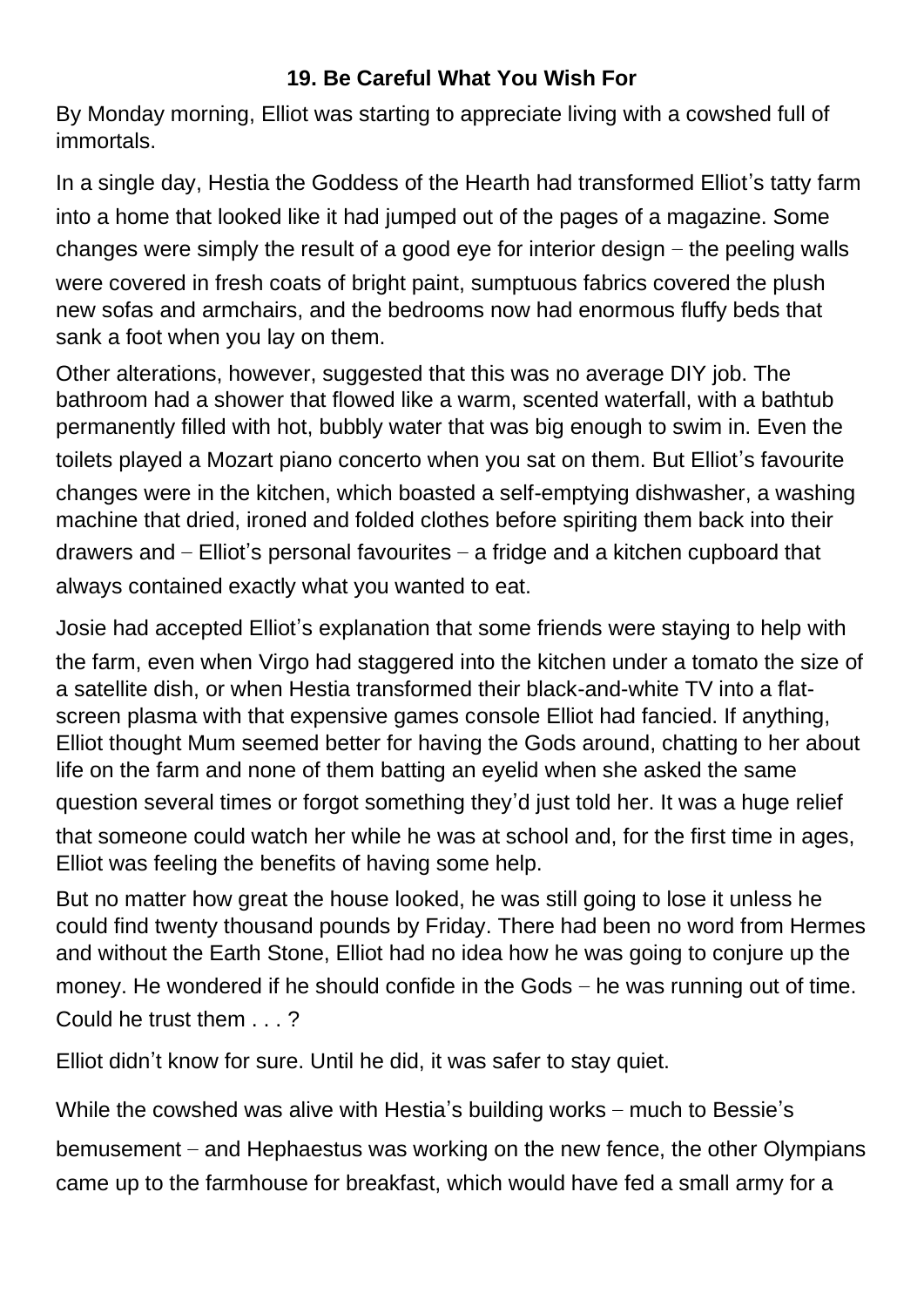week. As Virgo was coming to school with Elliot, Athene had woven two perfect Brysmore uniforms, consigning Elliot's tatty old one to the dustbin.

'I intend to make the most of this opportunity to broaden my mind,' said Virgo, admiring herself in her new uniform.

'Try a microscope,' said Elliot, tucking into his third bacon sandwich.

With Josie having a lie-in, Aphrodite doing his paper round in her car, some extra sleep and the fullest stomach Elliot could remember, he felt in pretty decent shape for a Monday morning.

Until there was an irritating knock at the door.

'Coo-eee,' trilled the unmistakable whinny of Patricia Porshley-Plum.

'Hello, Mrs Porshley-Plum,' groaned Elliot. 'Can't chat now, I was just . . .'

'Goodness, it's busy around here!' smiled Patricia with her dead eyes. 'It's like

Clapham Junction. That is still a train station, isn't it? I always take taxis, public transport is so . . . public.'

'Yes – we're having some . . . home improvements,' said Elliot, quickly turning Patricia around so she couldn't see the dishwasher frisbeeing plates back into the cupboard. 'But I have to get to school . . .'

'Of course, my little pookums,' said Patricia. 'I just wanted a quick word with Mumsypops?'

'Er . . . she's—' started Elliot.

'Lucky to have such a foxy friend,' drawled Zeus, wiggling his eyebrows.

'And who is this?' she asked with another empty smile.

'I'm Elliot's uncle,' said Zeus smoothly. 'I'm a plumber called Bob.'

'Well . . . Bob,' said Patricia, 'I was hoping to catch . . .'

Elliot shook his head behind her back to warn Zeus she was dangerous. Zeus winked discreetly and ushered Patricia out of the house.

'Drat and double balderdash,' he smiled, shutting the door firmly behind them.

'Josie's away for the day.'

'Away?' said Patricia, a fraction too high. 'Wherever has she gone?'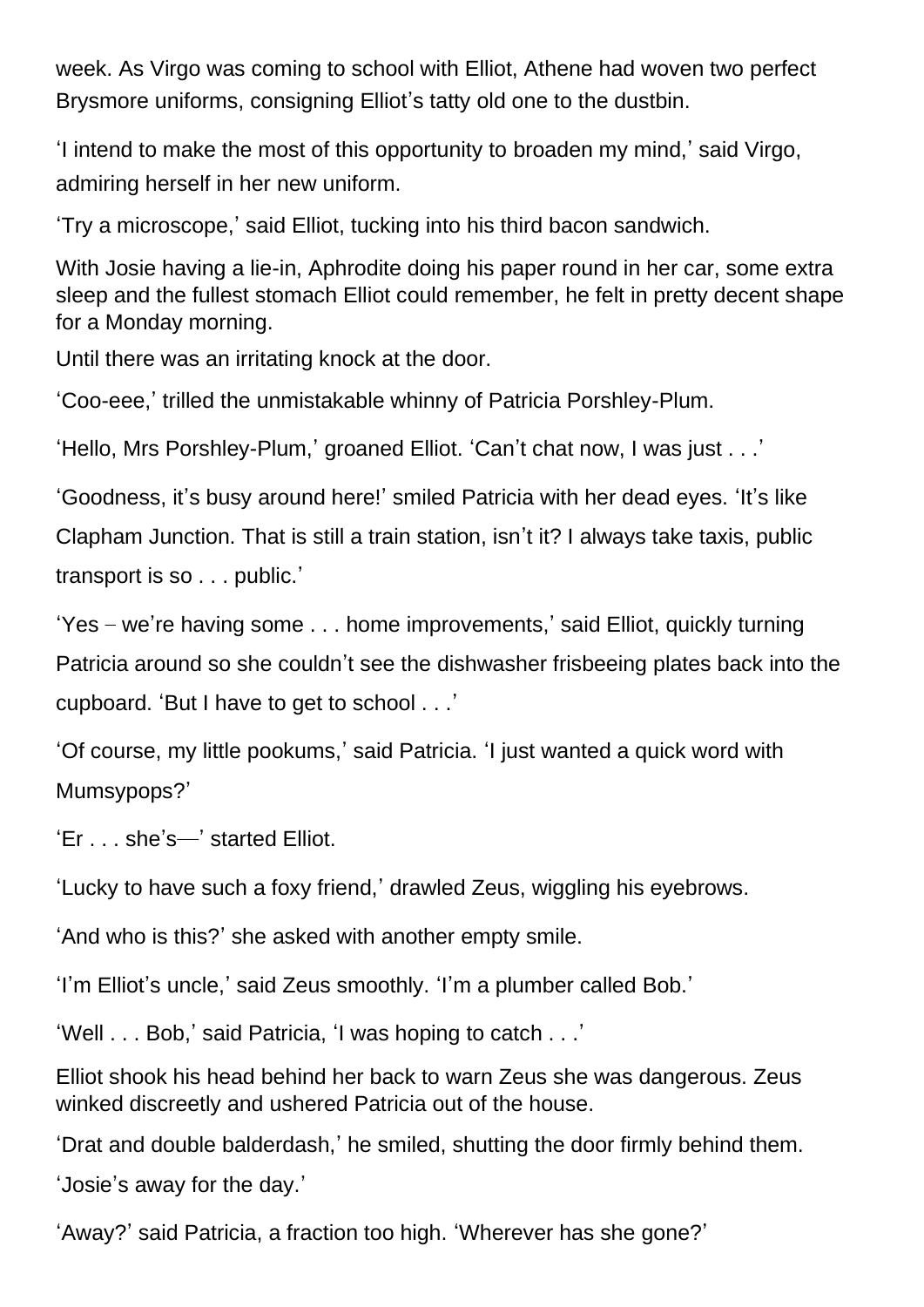'Shopping,' lied Zeus effortlessly. 'Heaven help her credit card . . . Hephaestus? How are you coming along with that fence?'

'I'll be done by lunchtime,' grumbled the blacksmith, heaving a fencepost into place. 'Marvellous,' said Zeus to Patricia, tucking her reluctant arm into the crook of his elbow. 'You can't be too careful these days – never know who might want to get in.'

'Quite,' said Patricia, as she was half-dragged up the path and out of the gate. 'If you could let Josie know I called?'

'Of course,' said Zeus, his eyes narrowing. 'Mind how you go.'

'You too,' said Patricia, her eyes narrower still, as Elliot and Virgo brushed past her to set off over the fields to school.

Zeus had secured Virgo's place at Brysmore with a phone call to Call Me Graham early that morning, pretending to be the headmaster of a prestigious girl's boarding school. He spun a story that Virgo was Elliot's cousin, a brilliant student who had just moved to the area and needed to continue her schooling. Clutching the certificates that Aphrodite had expertly forged, Elliot and Virgo walked up Brysmore's grand driveway.

'You need to keep a low profile today,' said Elliot. 'I can't have any trouble.'

'I thought you'd be more concerned about this test,' said Virgo. 'I've been studying all night and I still don't think I can possibly pass it. Mortal history is weird.'

'Thing is, Virgo,' said Elliot smugly, thinking of the wishing pearl in his rucksack, 'you've either got it or you haven't.'

'Got what?' said Virgo suspiciously, as Elliot swaggered towards the school.

'Morning, Mr Boil,' he said to the teacher squeezing out of a compact car that smelt like old fish.

'Be quiet, Hooper,' sneered Boil as he finally freed his backside from the door frame. 'Who's this?'

'This is my cousin . . . er . . .'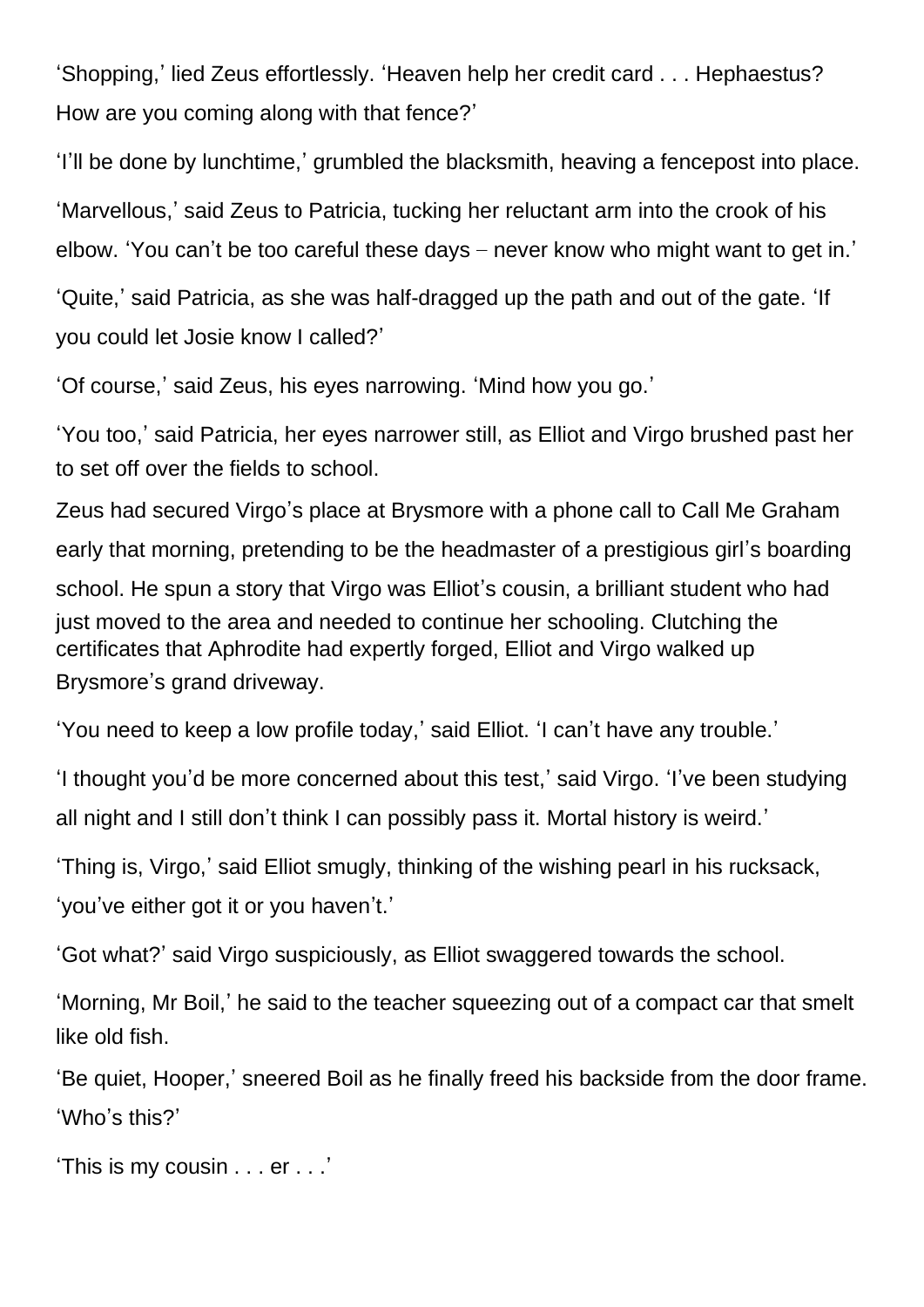'Anna Hooper,' said Virgo moodily, unhappy with the mortal name Zeus had chosen for her.

'Urgh – another Hooper, just what we need,' said Boil unpleasantly. 'Well, Miss Hooper, clearly there are a few things you need to learn about the Brysmore rules...'

'Excellent. I always follow the rules,' nodded Virgo.

'Unless you change your hair colour by tomorrow, you'll earn yourself a detention.'

'Whatever's wrong with my hair?' asked Virgo, running her hands through her long silver locks.

'Silver hair is against the Brysmore rules,' pronounced Boil.

'Then the Brysmore rules are ridiculous,' said Virgo plainly, making Mr Boil gasp at her blasphemy. 'I have no more control over my hair colour than you do over your hair loss.'

'How – how dare you!' exploded Boil.

'Don't mind my cousin, sir,' said Elliot, steering Virgo away. 'She's from . . . a long way away. Where she comes from, baldness is a sign of greatness.'

'No, it—' Virgo started.

'Nice to see you, sir,' called Elliot.

'I'll be watching you today, Hooper,' Boil shouted. 'Both of you.'

'Great way to keep a low profile,' sighed Elliot, as they made their way into school.

'What a funny little man,' said Virgo. 'Is he always that much of a Minotaur dropping or was today a special occasion?'

'Nah,' said Elliot. 'He's always like that. Hates my guts.'

'Why?' asked Virgo. 'What have your guts done to him?'

'He doesn't like anyone who thinks for themselves,' said Elliot. 'And it's possible that last year I sewed sardines in his car seats. But he's determined to get me kicked out – and I can't start a new school. They'd ask too many questions about . . .'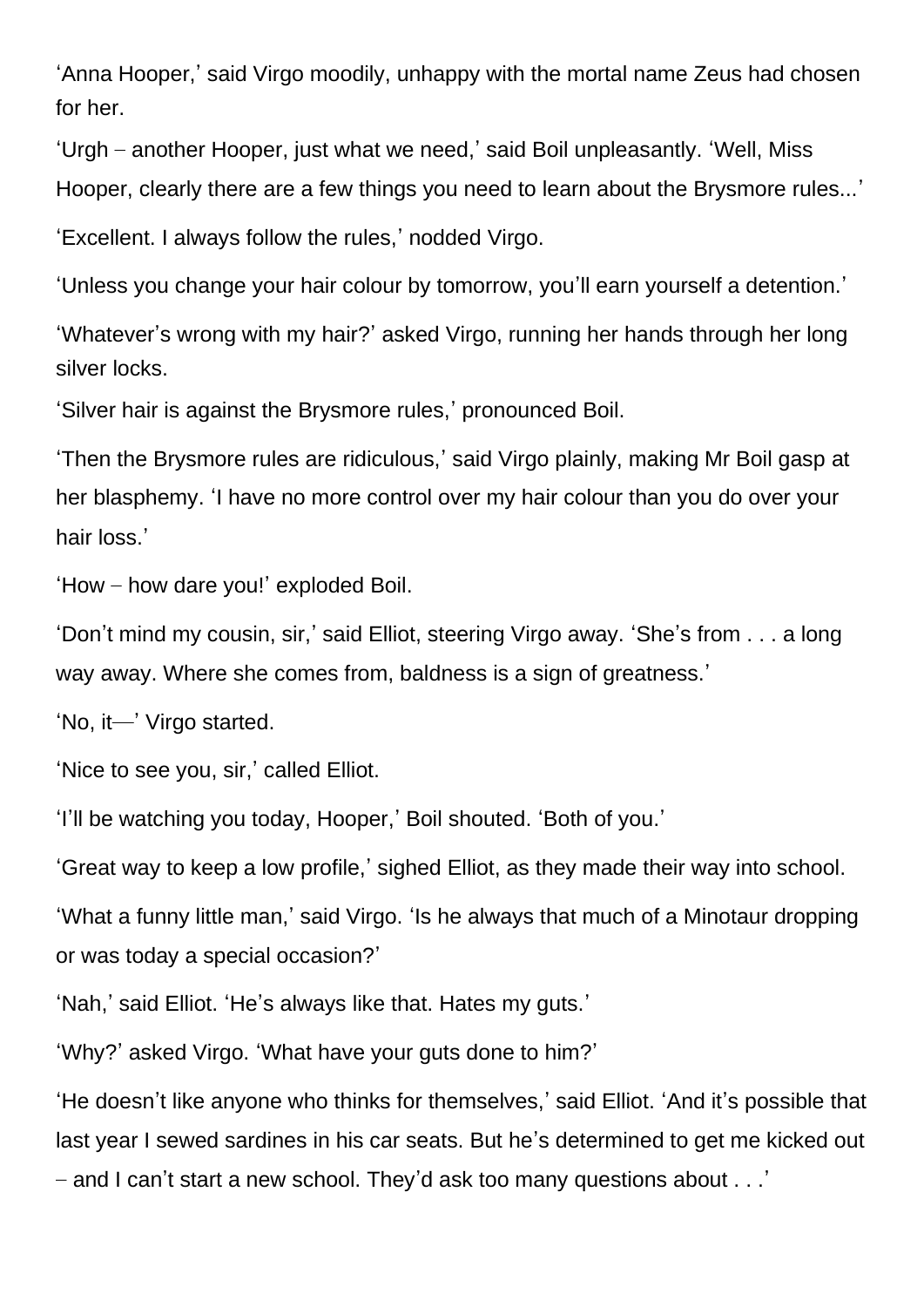'Josie-Mum,' said Virgo quietly. 'Athene explained it to me. Mortal children aren't allowed to remain with sub-optimal parents.'

'You have a gift with words,' said Elliot. 'But Boil needn't worry. These exams will get rid of me. He knows I'll never get eighty-five per cent.'

'All the more reason to prove him wrong,' Virgo said.

'Absolutely,' he grinned, tapping his rucksack.

Elliot and Virgo walked to the exam hall, where a straggle of fellow pupils were trembling outside, clearly exhausted after a sleepless night of frantic study.

'Suckers,' Elliot muttered as Brainy Briony burst into tears and her boyfriend Drippy Dominic was sick in a wastepaper bin.

The waft of old vegetable soup announced that Boil had arrived. The sad gaggle of students trudged into the hall, holding their breath to walk beneath Boil's smelly armpit as he held the door to count them all in.

When they'd taken their seats, Boil slammed an exam paper down on each individual's desk, delighting in making his petrified students jump as the thuds ricocheted around the hall.

'You have one hour,' he announced with a ghoulish grin. 'You may begin.'

Elliot watched scornfully as his classmates whipped over their papers in horror and started furiously scribbling away. Elliot casually turned over his test. He didn't have

a clue how to answer a single question. But then he didn't have to. He waited until the patrolling Mr Boil had walked past his desk.

'I wish,' he whispered as quietly as he could, 'to pass this test.'

There was a tiny tinkling from his rucksack.

Elliot sat completely motionless, his eyes closed, waiting for his mind to fill with inspired historical knowledge.

But nothing happened.

He cautiously opened one eye to see if the test paper had simply written itself. It was completely blank. He didn't understand. Surely Aphrodite wouldn't give him something that didn't work?

Suddenly, Elliot's hands snapped to his desk and grabbed hold of his paper. He darted his head around to check that Boil hadn't noticed, but the history teacher was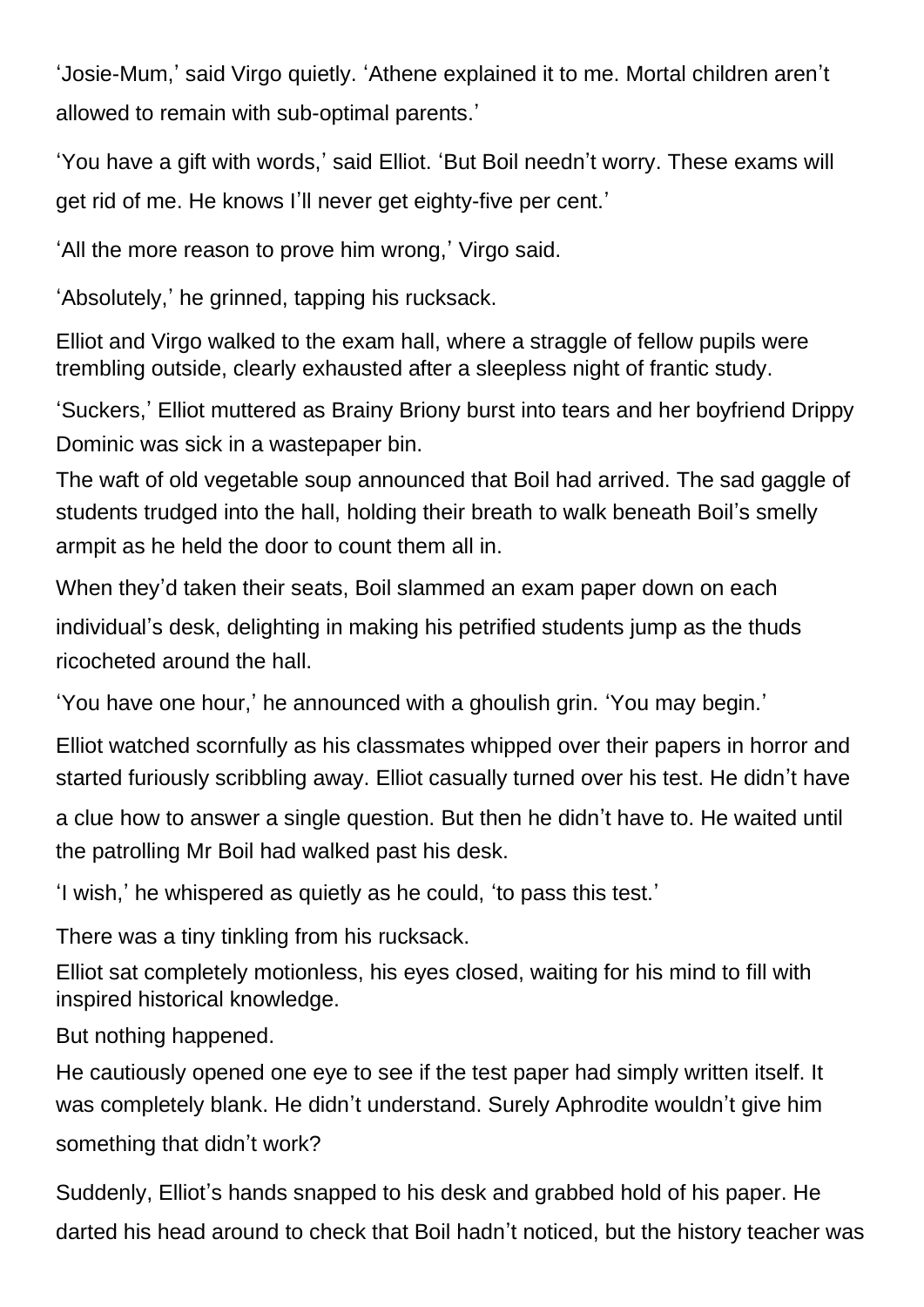too busy looming over tearful Briony, narrowly missing Dominic's second puddle of vomit. Elliot didn't get it – how was this going to pass the test? He tried to let go of the paper, but he no longer appeared to have any command over his hands.

'What are you doing?' hissed Virgo, seeing Elliot shake next to her.

'I don't know,' whispered Elliot, 'I can't help it.'

'SILENCE!' roared Boil from the back of the hall, making everyone jump in their seats.

Elliot tried desperately to release the paper, but now his hands seemed determined to raise it off the desk.

'No, no, no,' whispered Elliot as his arms lifted off the table and veered sharply to the right, bringing Elliot to his feet and pulling him over to Virgo's desk.

'What the blazes are you doing, Hooper? Sit down!' shouted Boil as he charged towards Elliot.

But Elliot was utterly powerless. His hands plonked his test paper heavily in front of Virgo.

'Ow!' she yelped. 'What's the matter with you?'

'Silence!' said Boil arriving at her desk in a fury. 'Hooper! You have precisely two seconds to return to your seat before I give you an automatic fail.'

'Sorry, sir,' said Elliot, relieved to be free of the paper and turning back to his own desk. But his hands suddenly sprang to life again, grabbing Virgo's test and jerking towards the table in front of her. This time they forced him to deposit Virgo's paper on Briony's desk, who duly burst into tears again. The other students watched in bemusement as Elliot worked his way around the hall, picking up test papers and passing them on to the next person with increasing speed.

'Everyone get back to work!' puffed a puce Boil as he chased Elliot. 'Hooper, I'll have your hide for this!'

But Elliot was completely out of control, frantically running from one desk to the next, passing exam papers around the room as Aphrodite's pearl granted his wish to the letter.

'Help me,' he panted at Virgo as he completed his third circuit. 'Make it stop.'